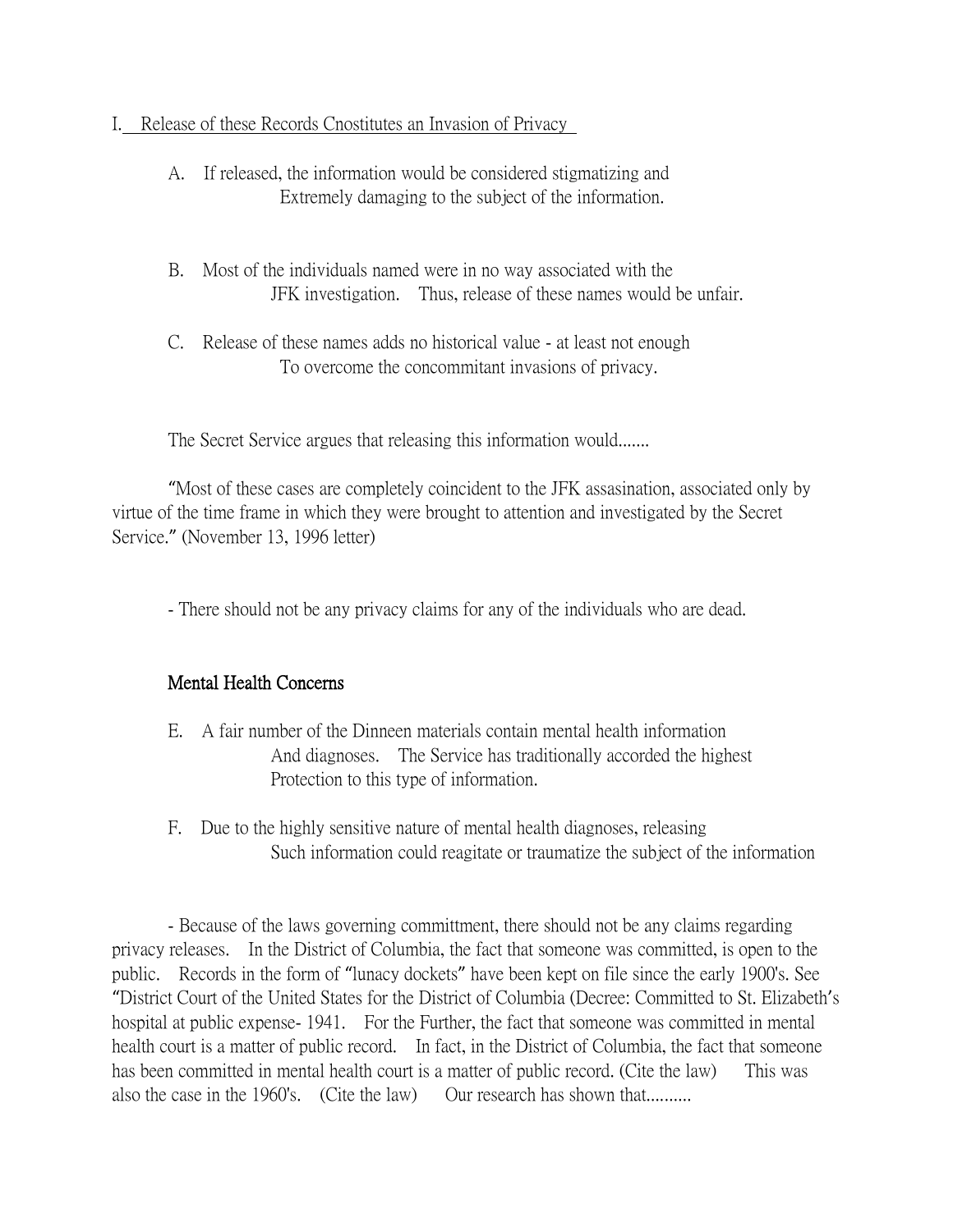With respect to the Service's argument that release of the information would be stigmatizing, and damaging to the person's reputation, it is highly likely that in the case of those individuals who have mental health issues, the fact of this is known to the public. In other words, persons with mental illness that rises to the level of committability, have probably broadcase their mental illness to the general public.

With respect to the other individuals, it is essential to know what types of people the Secret Service were investigating. To the extent any of these individuals made a threat to the president, their identities should not be protected. Further, in the cases of those who were falsely accused, the fact of this is usually stated on the threat sheet. Further, the argument can be made that these people have the right to know that they were the subject of a Secret Service investigation.

## Unique Nature of Protective Intelligence Investigations (Hurriedly obtained information)

Right to know what's in there about them.

II. Invasion of Privacy outweighs public's interest in disclosure.

A. Because of the extreme stigma, release of this information would be legally and ethically inappropriate. The Service argues that releasing this information would contravene the legal requirement that such information be relevant to a material fact. This is not the applicable standard. Besides, this information is applicable to a material fact.

Response: The Service has eroded its privacy arguments by already agreeing to release some of the names in the files.

Response: The Service is inconsistent in the types of information it is seeking to protect.

B. Release does not meet the "compelling interest in prompt public disclosure Standard as set forth in Sec. 6(3) of the JFK Act. The public does not have a Legitimate interest in the names contained in the study - releasing them would add nothing to the historical value of Dinneen's study.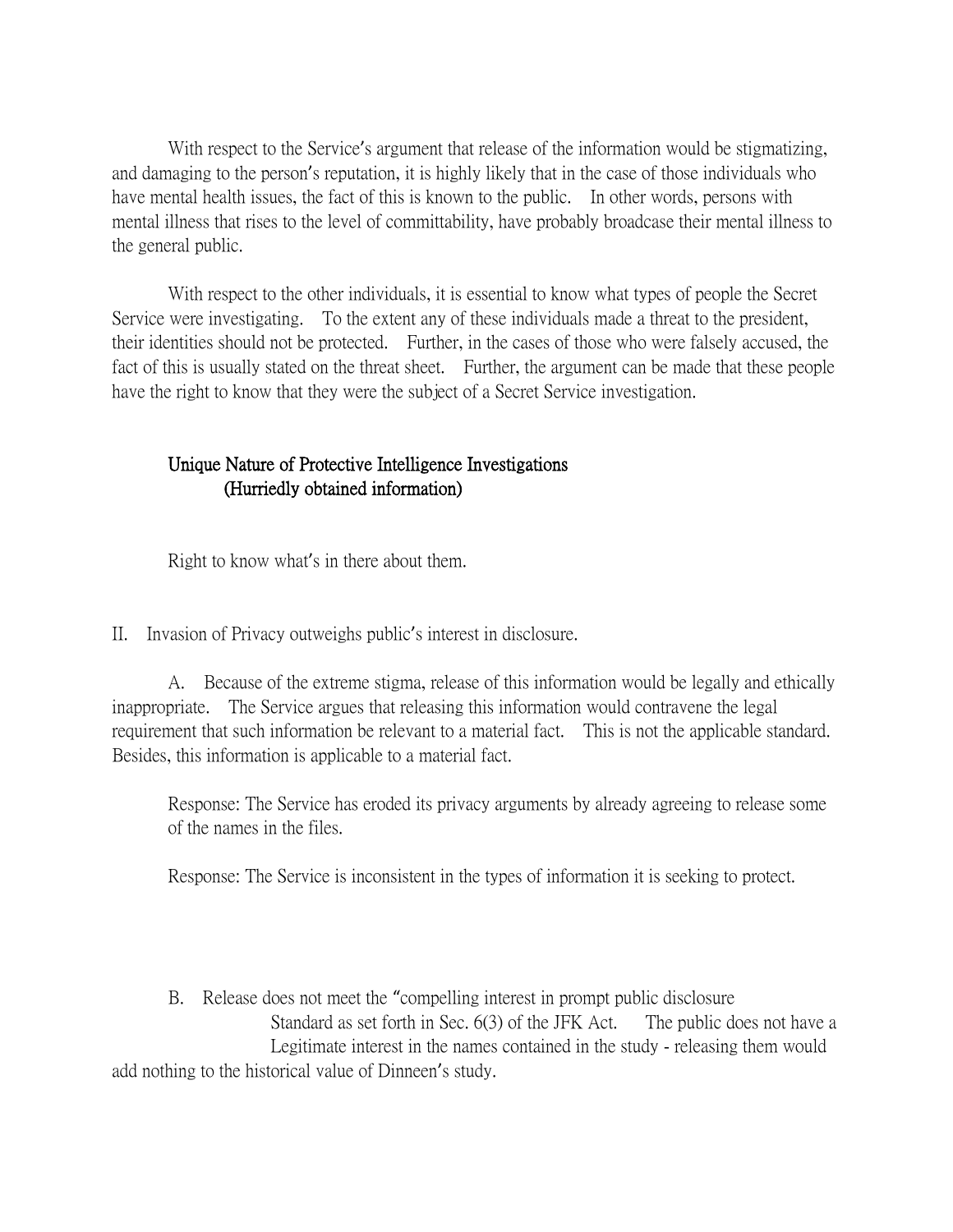Response: This is an important study on the protective intelligence efforts of the Secret Service prior to JFK's assassination. To not disclose this information would contravene the very intent of the JFK Act. In the past, the Review Board has disclosed informants, etc.

Response: The memorandum describing Dinneen's analysis of the trip files should be released since the Service has agreed to release in full all protective surveys viewed by Dinneen for the March - December, 1963 period.

These protective surveys were subsequently destroyed by the Secret Service in violation of the JFK Act. Thus, Dinneen's memorandum is the only remaining source of what was contained within those protective surveys.

Response: The JFK Act presumes that these should be released in full since they are records of the HSCA.

Respone: Dinneen chose to record the names - they are an integral part of her study and thus, of the historical record. If the Board does not release these names, the public will have questions.

Response: The JFK Act takes precedence over privacy and other assertions. The contested names relate to a short time frame directly before the assassination.

Response: Information about the types of individuals the Service was Investigating around the time of the assassination is important for the historical record, since it reveals how the Service allocated its investigative resources.

C. Releasing the names in violation of the Service's current practice of utilizing "informed consent" forms as part of its investigative technique.

Response: This is not an applicable arguemnt. Informed consent forms were not used in the 1960's. Further, only a small number of the forms mentions input from a doctor. In any event, the Service was unable to produce any specific confidentiality agreements that existed between mental health providers and the Service around the time of the assassination.

III. Release of these Names Would Compromise and Understanding of Confidentiality Between the Secret Service and the Mental Health Community.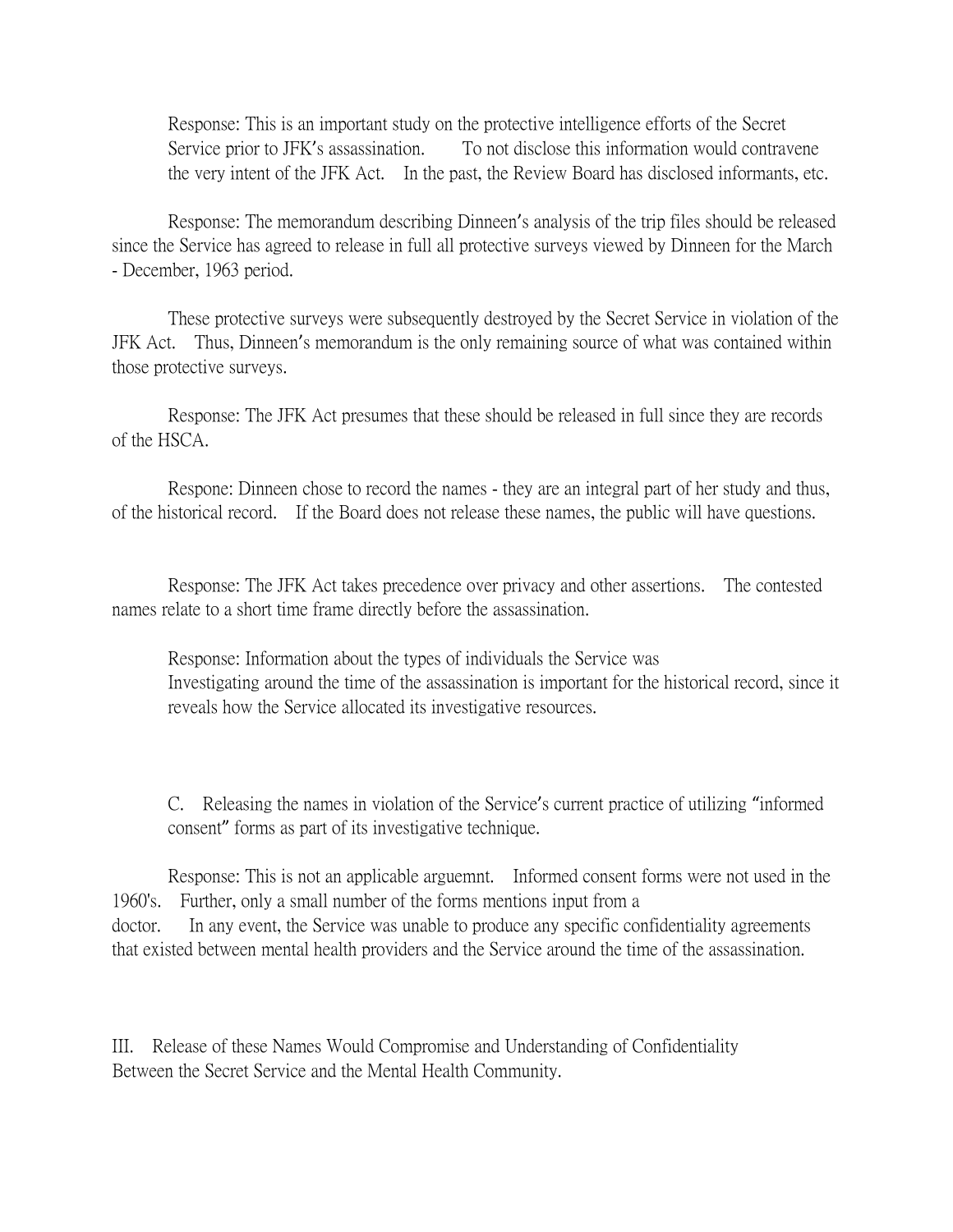"We continue to seek postponements for other deceased subjects when more than personal privacy is the basis for the postponement request.

Counterargument: "As your letter indicates and as we have stated before, the Secret Service is not objecting to the release of the data found wtihin these documents provided the names of the subjects associated with data is redacted." (November 16, 1998 letter)

Response: Although the Service argues that release of these names will compromise its protective techniques, the Service has not requested postponement of any of this type of information that appears in the Dinneen materials.

Response: The Service has been inconsistent in its arguments.

- A. A lot of mental health information had already been released:
	- Testimony of SS agents before the HSCA
	- Testimony of SS agents before the Warren Commission? (Bouck)

Bouck testified that "About 90 percent of the cases generated would be other than from federal agencies.(Vol IV p. 302)......... The great many of them arise from telegrams, telephone calls, unwelcome visitors, letters to the White House, Unwelcome visitors to the White House.

- Release of Thomas Vallee and John Warrington Files

## IV. Release of these names would seriously and adversely impact the Secret Service's Ability to Continue to Fulfill its Protective Responsibilities

-

A. Release of these names will inhibit the Service's ability to gather protective information, since it will no longer be able to assure informers that their data will be kept confidential.

B. Release of these names could provoke vocal objections from such groups as The APA and the ApA, thus drawing more public attention to the issue.